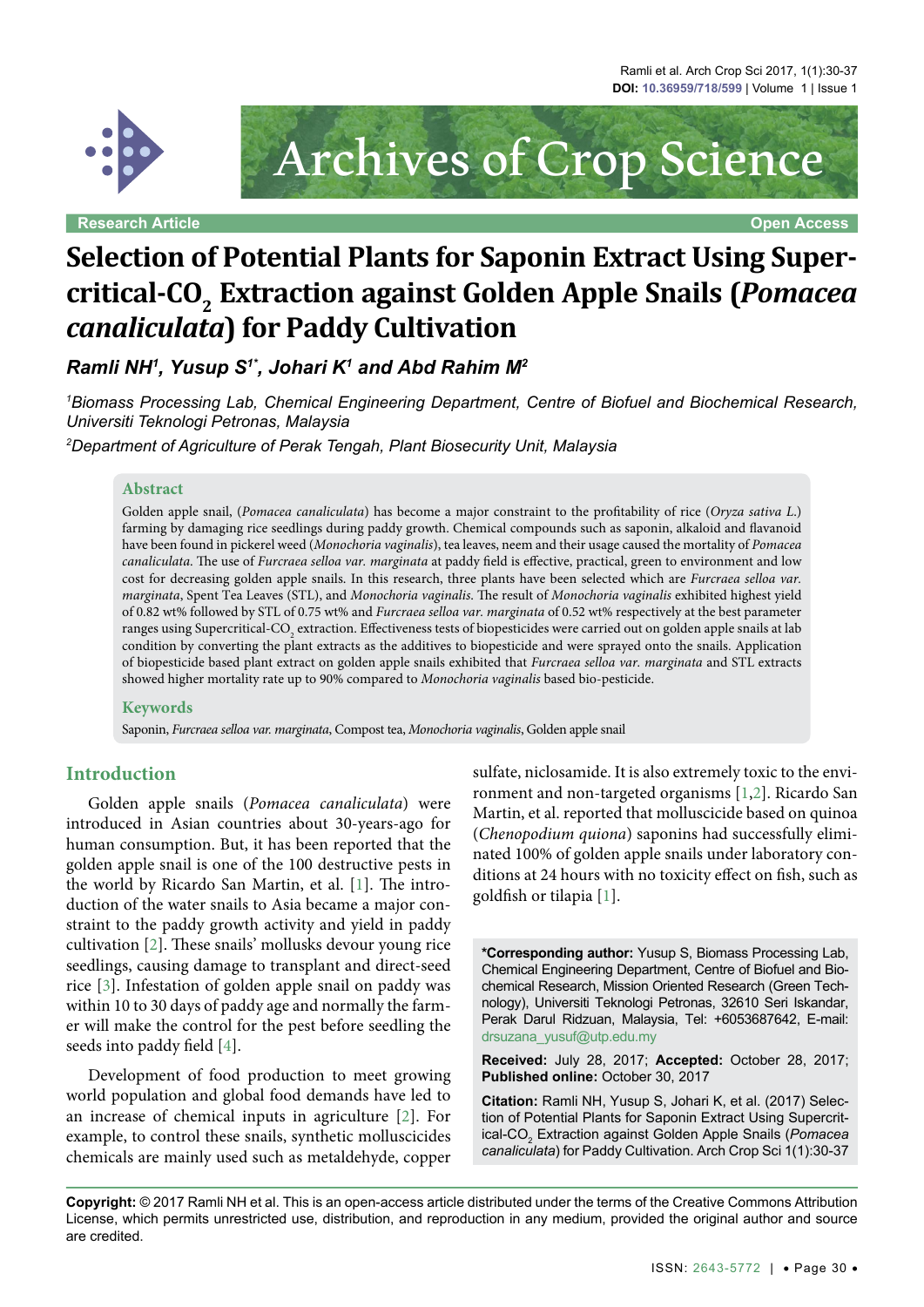Saponins are natural tensoactives present in many plants. There are two main types of saponins which are triterpenic and steroidal saponins [\[1](#page-5-0),[5](#page-6-3)[,6](#page-6-4)]. The use of saponin plants to control aquatic snails that transmit schistosomiasis and fascioliasis is well known and has been investigated for many years [\[1](#page-5-0)]. Chemical compounds like saponin, alkaloid and flavanoid have been found in *Monochoria vaginalis*, tea leaves, neem and their usage caused the mortality of *Pomacea canaliculata* [\[7](#page-6-5),[8\]](#page-6-6). Besides, *Monochoria vaginalis* is one of the weeds that grows in paddy field and also distract the paddy growth as it will cover the surface of water thus transferring less oxygen to paddy [\[9](#page-6-7)]. According to Joanne L, et al. there are four steroidal saponins that were isolated from the leaves of *Furcraea selloa var. marginata* which are one furostanol saponin, fucraea furostatin and three known spirostanol saponins, furostatin, yuccaloeside C and cantalasaponin-1 [[10\]](#page-6-8). Besides, the use of *Furcraea selloa var. marginata* powder at paddy field is effective, practical, green to the environment and is cost effective to reduce the golden apple snails compared to chemical pesticide [\[11\]](#page-6-9). Triterpenoid saponins are important bioactive compound in tea and over 60 kinds of triterpenoid saponins have been isolated and characterized in the leaves, seeds, roots and flowers of oolong tea (*Camellia sinesis*) [\[12](#page-6-10)]. In addition, saponin is usually produced by plants as pathogen agents and herbivores as it has immune stimulatory properties, anticancer, antimicrobial, anti-fungal, anti-inflammatory and antiviral activities [\[13](#page-6-11)].

Moreover, the Supercritical Fluid Extraction (SFE) is one of the most useful and effective methods for extracting active components from plants because of many advantages of carbon dioxide which are non-toxic, non-flammable and cheap [\[14\]](#page-6-12).

Thus, this preliminary test was carried out to select the potential plants which are *Furcraea selloa var. marginata*, STL, and *Monochoria vaginalis* in order to extract saponin compound using Supercritical-CO<sub>2</sub> extraction as an additive in biopesticide. In addition, the mortality test of *Pomacea canaliculata* was also performed.

## **Materials and Methods**

## **Feedstock**

*Furcraea selloa var. marginata* and *Monochoria vaginalis* were collected at Biosecurity Plant Unit of Agriculture Department of Parit Buntar, Perak, Malaysia. The STL were collected from a restaurant at Sri Iskandar, Perak, Malaysia. All the feedstocks were dried a temperature of 60 °C until the moisture content was  $\pm$  10%. The feedstocks were then ground using a grinder into selected particle sizes range from 0.15 to 0.35 mm.

## ${\bf Supercritical\text{-}CO}_{_2}$  extraction

Supercritical-CO<sub>2</sub> extractions were performed at dif-

ferent work conditions of pressure, temperature and CO<sub>2</sub> flow rate. The operating procedure was carried out by filling the extraction cell with  $5 \pm 0.05$  g of feedstock. A thermoresistance around the extractor was maintained at the desired temperature. The  $\mathrm{CO}_2$  gas was compressed through a high-pressured pump and preheated before flowing through the extraction vessel. The plant extract was collected in the tube covered with aluminum foil to avoid light as the properties of plant extract is light sensitive. The yields of plant extracts were calculated using Equation (1) [[14](#page-6-12),[15\]](#page-6-13):

$$
Yield, Y (wt\%) = \frac{mass \ of \ plant \ extract}{mass \ of \ feedback}
$$
 (1)

## **Gas Chromatography-Mass Spectrometry (GC-MS) analysis**

The plant extracts were dissolved in ethyl acetate and were analyzed by using Agilent Technologies 7890 A GC combined with a 5975 C triple quadrupole MS. The GC system was equipped with a purged tee installed after the analytical column (30 m length  $\times$  0.25 mm ID  $\times$  0.25 µmdf DB-5MS) in order to perform a back flush of low volatile material, reducing contamination of the analytical column. The oven temperature program was adjusted to 100 °C (3 min) - 10 °C/min to 320 °C (25 min). A time-programmed 10 µL injections was performed in solvent vent mode using a Gerstel PTV. The LVI-PTV conditions were as follows: Injection speed was  $0.2 \mu L/s$ and vent flow was 120 ml/min [\[16\]](#page-6-14). The plant extracts were compared with the saponin standards to determine the presence of saponins in the samples.

### **Efficacy test of biopesticides on the** *Pomacea canaliculata*

The golden apple snails were collected from drainage system of paddy field which is located at Parit Buntar, Perak, Malaysia and the snails were kept in containers with food. According to Alexander M. Stuart, the juvenile snail is in the range of 10 to 15 mm and the adult snail is in the range of 20 to 25 mm. For this preliminary test, ten active adult golden apple snails were selected for each test. The 5 cm depth of soil was filled in the containers (20 cm  $\times$  20 cm) by adapting paddy cultivation environment [[2](#page-6-0)]. *Furcraea selloa var. marginata*, STL and *Monochoria vaginalis* based biopesticides were prepared by diluting the plant extract with purified water with ratio of 1:1000 by volume with 5% of ethyl acetate solution. The conversion of plant extract as the additive in biopesticide is referred to the procedure described by Yuningsih, et al. and Ravindra C Joshi, et al. [\[3,](#page-6-1)[17\]](#page-6-15). Four conditions were carried out in which three containers were sprayed with three different types of biopesticides and one container was sprayed with purified water as the control until all the golden apple snails immersed in the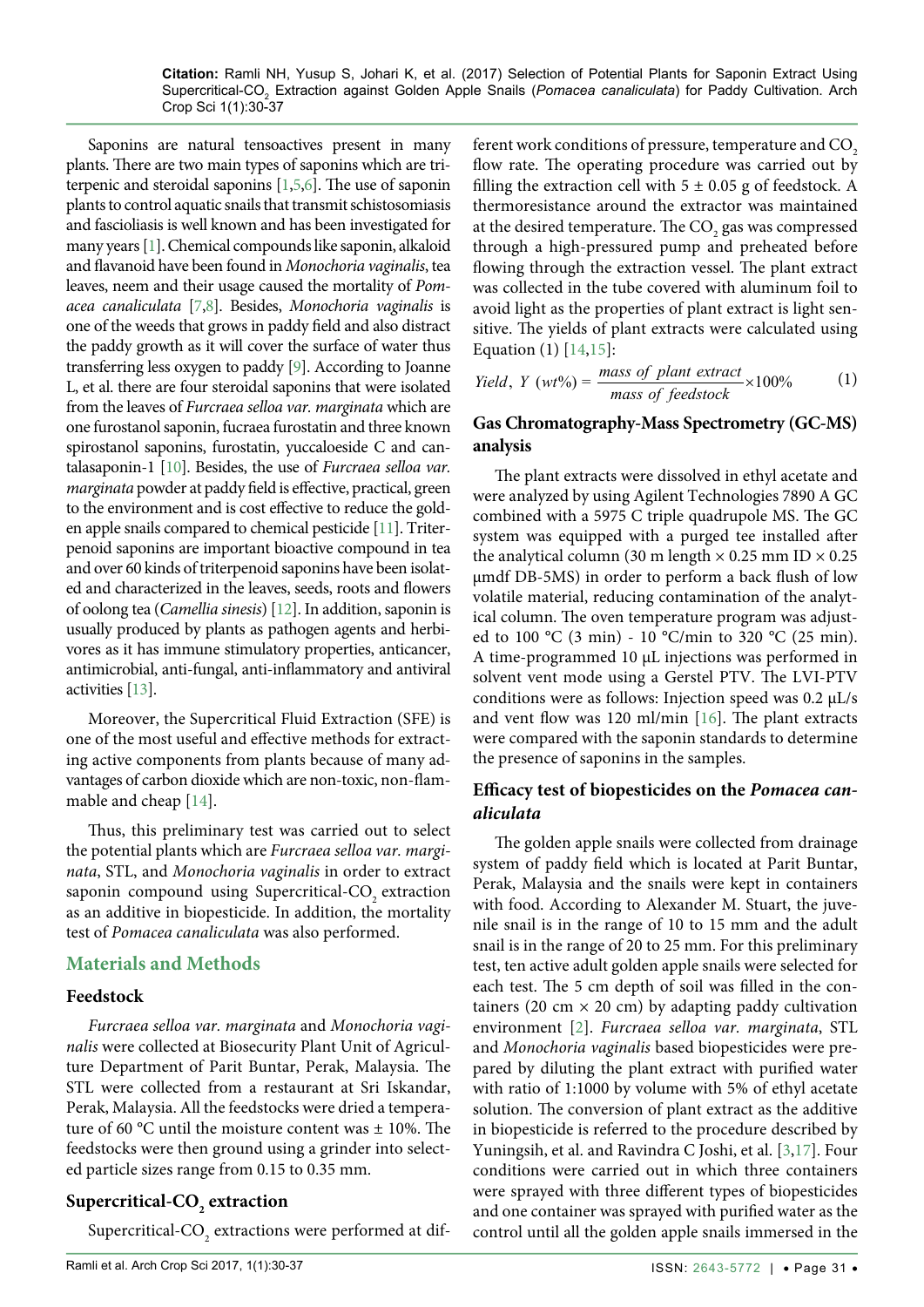| 1. Particle size, mm                |                                         |                 |  |  |  |  |
|-------------------------------------|-----------------------------------------|-----------------|--|--|--|--|
| Feedstock                           | Particle size range, mm                 | Yield (weight%) |  |  |  |  |
| Monochoria vaginalis                | $0.15 - 0.35$                           | 0.82            |  |  |  |  |
| Spent tea leaves                    | $0.15 - 0.35$                           | 0.75            |  |  |  |  |
| Furcraea selloa var. marginata      | $0.15 - 0.35$                           | 0.52            |  |  |  |  |
| 2. Pressure, MPa                    |                                         |                 |  |  |  |  |
| <b>Feedstock</b>                    | Pressure range, MPa                     | Yield (weight%) |  |  |  |  |
| Monochoria vaginalis                | $20 - 25$                               | 0.82            |  |  |  |  |
| Spent tea leaves                    | $20 - 25$                               | 0.75            |  |  |  |  |
| Furcraea selloa var. marginata      | $20 - 25$                               | 0.52            |  |  |  |  |
| 3. Temperature, °C                  |                                         |                 |  |  |  |  |
| <b>Feedstock</b>                    | Temperature range, °C                   | Yield (weight%) |  |  |  |  |
| Monochoria vaginalis                | 40-50                                   | 0.82            |  |  |  |  |
| Spent tea leaves                    | 40-50                                   | 0.75            |  |  |  |  |
| Furcraea selloa var. marginata      | 40-50                                   | 0.43            |  |  |  |  |
| 4. CO <sub>2</sub> Flowrate, ml/min |                                         |                 |  |  |  |  |
| Feedstock                           | CO <sub>2</sub> flow rate range, ml/min | Yield (weight%) |  |  |  |  |
| Monochoria vaginalis                | $5-8$                                   | 0.82            |  |  |  |  |
| Spent tea leaves                    | $5-8$                                   | 0.75            |  |  |  |  |
| Furcraea selloa var. marginata      | $5-8$                                   | 0.52            |  |  |  |  |

<span id="page-2-0"></span>**Table 1:** Best range of parameters for Supercritical-CO<sub>2</sub> extraction of saponin compound.

solutions of about 2 inches water level; which adopted the standard technique following the standard pest control in paddy cultivation [[4](#page-6-2)]. The purified water was used as the control as there was a possibility that the water could also cause the mortality of the snail when the environment is different than paddy field. Thus, to avoid the error in this study, the water was used as control as the biopesticides were produced by diluting the plant extracts in purified water. The test was also replicated with 3 replications at each condition to increase the accuracy. The mortality rate was recorded for 12, 24, 36 and 48 hours after bio-pesticides been applied.

#### **Results and Discussion**

#### **Yield of essential oil**

The supercritical-CO<sub>2</sub> extractions were carried out to determine the best range of particle size, pressure, temperature, and  $\mathrm{CO}_\mathrm{2}$  flow rate to have higher yields which adopted the parameter range of Supercritical-CO<sub>2</sub> extraction described by Kamarulzaman PSD, et al. as the guideline [\[18\]](#page-6-16). This study conducted extraction process using several range of particle sizes which are 0.15 to 0.19 mm, 0.2 to 0.29 mm and 0.3 to 0.35 mm; several range of pressures which are 20 to 25 MPA and 26 MPA to 30 MPA; several range of temperatures which are 40 to 49 °C and 50 to 60 °C and several range of  $CO$ , flow rates which are 3 to 4 ml/min and 5 to ml/min as screening data for further Research Surface Methodology (RSM) application in order to find the optimum parameters for these extractions. [Table 1](#page-2-0) described the best range of the parameters for the Supercritical-CO<sub>2</sub> extraction of plant extracts using selected plant which showed the highest yield compared to other range. However, the range of

particle size and  $CO_2$  flow rate showed no difference in yield compared to other parameters.

[Table 1](#page-2-0) showed *Monochoria vaginalis* extract produced highest yield of plant extracts of 0.82 wt% followed by STL of 0.75 wt% and *Furcraea selloa var. marginata* of 0.52 wt% respectively using the best parameters range of Supercritical- $\text{CO}_2$  extraction. The purpose of RSM measurement is to evaluate the effect of several factors and their interaction on one or more response variables [[14](#page-6-12)]. By using this method, it will reduce the experimental runs and provides statistically acceptable optimum parameters to produce higher yield for these extractions. In addition, the application of supercritical- $\mathrm{CO}_2$  extraction technology to the processing of polar solutes such as saponin compound is limited by low solvent power of the extracts for these solutes [\[19\]](#page-6-17) which can be improved by using water or ethanol as cosolvent to increase supercritical- $\mathrm{CO}_2$  polarity [\[13\]](#page-6-11). Besides, Mamata also said that for the extraction of a certain class of products, a cosolvent or an entrainer is often injected into supercritical-CO<sub>2</sub> to increase its polarity and hence it's solvent power. Ethanol, ethyl acetate and possibly water are the best natural entrainers for food-grade products [\[20\]](#page-6-18), are less harmful to the environment which are also better solvents to produce biopesticide. According to Raphaela, et al., the extracts from the Supercritical- $\text{CO}_2$  extraction with ethanol as cosolvent with (70:30, w/w) showed the greatest ability to reduce the surface tension of water and was the best for extraction of less polar saponins in the extract [[13](#page-6-11)]. This proven that a careful choice of cosolvent could be used to separate the components, not just on the basis of polarity, but also on the basis of functional groups and the ability to have specific interactions [[20](#page-6-18)]. Thus, this re-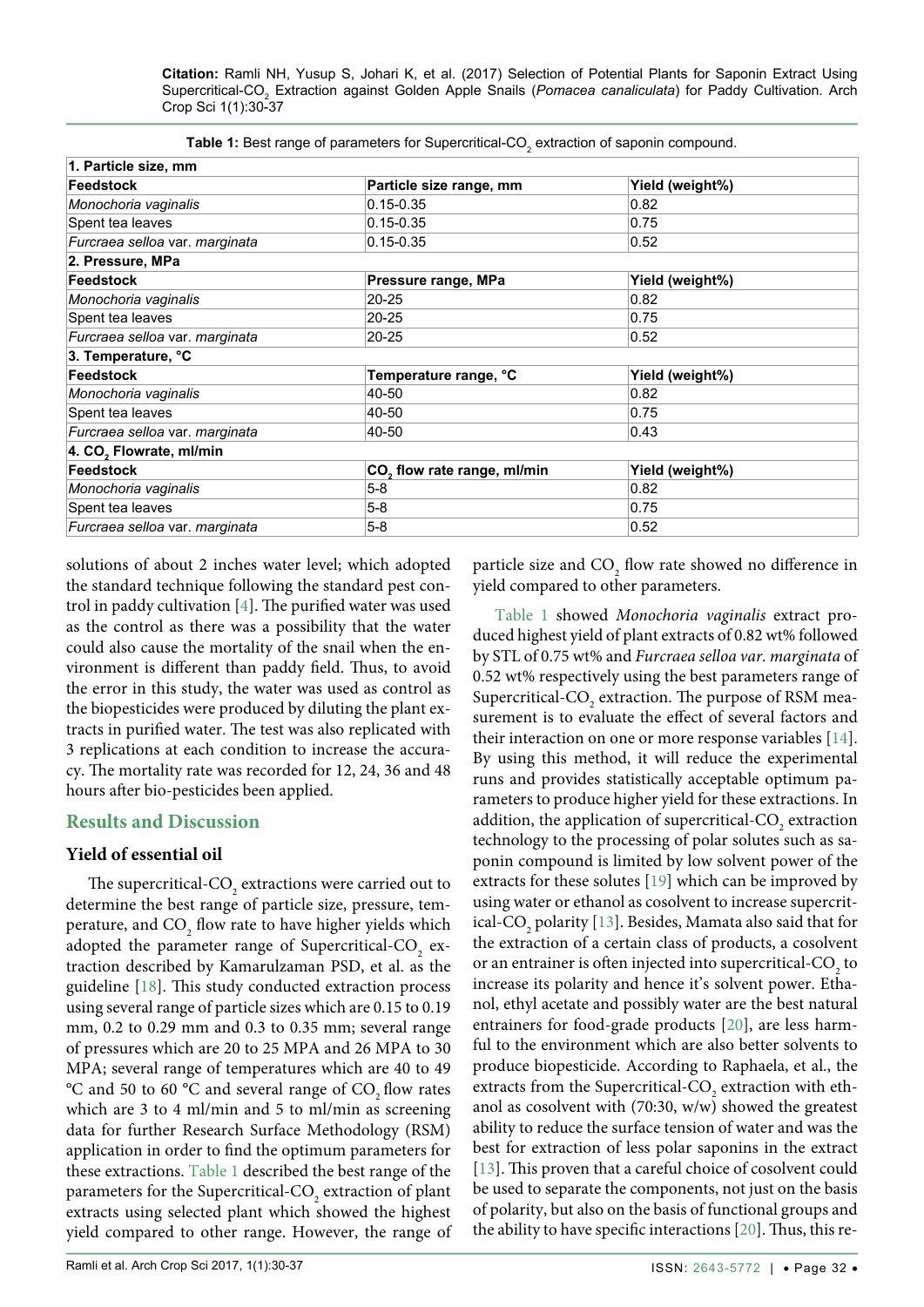| Chemical compound Plant extract                                                |                                   | Retention time (min) Area of peak (%) |       | <b>Application</b>                                                                                      |  |  |  |  |
|--------------------------------------------------------------------------------|-----------------------------------|---------------------------------------|-------|---------------------------------------------------------------------------------------------------------|--|--|--|--|
|                                                                                | Saponin standard                  |                                       |       |                                                                                                         |  |  |  |  |
| D-Limonene                                                                     | Furcraea selloa var.<br>marginata | 3.486                                 | 1.09  | Antimicrobial, antifungal,<br>antioxidant, as cleaning<br>liquids, cosmetics and<br>flavorings [33-35]. |  |  |  |  |
|                                                                                | Spent tea leaves                  | 3.486                                 | 0.32  |                                                                                                         |  |  |  |  |
|                                                                                | Monochoria<br>vaginalis           | 3.486                                 | 2.20  |                                                                                                         |  |  |  |  |
| Cyclohexasiloxane,                                                             | Saponin standard                  | 7.412                                 | 7.51  | Cleaning agents, cosmetics,                                                                             |  |  |  |  |
|                                                                                | Furcraea selloa var.<br>marginata | 7.404                                 | 5.57  | textile applications,<br>antifungal and as biological                                                   |  |  |  |  |
| dodecamethyl                                                                   | Spent tea leaves                  | 7.412                                 | 1.64  | resistance to termites                                                                                  |  |  |  |  |
|                                                                                | Monochoria<br>vaginalis           | 7.412                                 | 6.07  | $[21, 22]$ .                                                                                            |  |  |  |  |
|                                                                                | Saponin standard                  | 9.763                                 | 11.87 |                                                                                                         |  |  |  |  |
| Cycloheptasiloxane,<br>tetradecamethyl<br>Cyclooctasiloxane,<br>hexadecamethyl | Furcraea selloa var.<br>marginata | 9.756                                 | 7.22  | Cleaning agents, cosmetics,<br>textile applications,                                                    |  |  |  |  |
|                                                                                | Spent tea leaves                  | 9.763                                 | 2.59  | antifungal and as biological                                                                            |  |  |  |  |
|                                                                                | Monochoria<br>vaginalis           | 9.763                                 | 8.48  | resistance to termites                                                                                  |  |  |  |  |
|                                                                                | Saponin standard                  | 11.790                                | 8.64  |                                                                                                         |  |  |  |  |
|                                                                                | Furcraea selloa var.<br>marginata | 11.790                                | 5.64  | Cleaning agents, cosmetics,<br>textile applications,                                                    |  |  |  |  |
|                                                                                | Spent tea leaves                  | 11.790                                | 1.88  | antifungal and as biological                                                                            |  |  |  |  |
|                                                                                | Monochoria<br>vaginalis           | 11.790                                | 5.82  | resistance to termites                                                                                  |  |  |  |  |
| Cyclononasiloxane,<br>octadecamethyl<br>Tetrasiloxane                          | Saponin standard                  | 13.508                                | 6.73  |                                                                                                         |  |  |  |  |
|                                                                                | Furcraea selloa var.<br>marginata | 13.508                                | 4.48  | Cleaning agents, cosmetics,<br>textile applications,                                                    |  |  |  |  |
|                                                                                | Spent tea leaves                  | 13.508                                | 1.46  | antifungal and as biological                                                                            |  |  |  |  |
|                                                                                | Monochoria<br>vaginalis           | 13.508                                | 4.87  | resistance to termites                                                                                  |  |  |  |  |
|                                                                                | Saponin standard                  | 18.813                                | 4.86  |                                                                                                         |  |  |  |  |
|                                                                                | Furcraea selloa var.<br>marginata | 18.813                                | 4.99  | Cleaning agents, cosmetics,<br>textile applications,                                                    |  |  |  |  |
|                                                                                | Spent tea leaves                  | 18.805                                | 1.68  | antifungal and as biological                                                                            |  |  |  |  |
|                                                                                | Monochoria<br>vaginalis           | 18.805                                | 4.41  | resistance to termites                                                                                  |  |  |  |  |
| Heptasiloxane                                                                  | Saponin standard                  | 20.923                                | 5.09  |                                                                                                         |  |  |  |  |
|                                                                                | Furcraea selloa var.<br>marginata | 20.923                                | 5.62  | Cleaning agents, cosmetics,<br>textile applications,                                                    |  |  |  |  |
|                                                                                | Spent tea leaves                  | 20.923                                | 1.95  | antifungal and as biological                                                                            |  |  |  |  |
|                                                                                | Monochoria<br>vaginalis           | resistance to termites                |       |                                                                                                         |  |  |  |  |

<span id="page-3-0"></span>**Table 2:** Similar chemical compound in the plant extracts.

search will study in future by selecting the best cosolvent to increase the yield of the plant extracts.

#### **Chemical compound in plant extracts**

The study was carried out using saponin standard in order to determine the saponin compound in the plant extracts. The standard was compared to each *Furcraea selloa var. marginata* extract, STL extract and *Monochoria vaginalis* extract which were dissolved in ethyl acetate solution. The GC-MS analysis is unable to detect saponin compound directly due to the high polarity of saponin. The analysis showed that most of the peaks of the sample had similar peaks with saponin standard as described in [Table 2](#page-3-0) and [Figure 1](#page-4-0). This study will analyze the sample

further in future to determine the qualitative and quantitative analysis of saponin in the plant extracts using High Pressure Liquid Chromatography (HPLC) by following the procedure described by Fang Liu, et al. [[6\]](#page-6-4).

[Table 2](#page-3-0) showed the chemical compounds that have same retention time with the saponin standard such as cyclooctasiloxane and hexadecamethyl at the retention time of 11.79 minutes, cyclononasiloxane and octadecamethyl at the retention time of 13.508 minutes and heptasiloxane at the retention time of 20.923 minutes. All the compounds have been used in pesticide and insecticide application [[21](#page-6-19),[22](#page-6-20)]. Moreover, there are also other compounds in each plant extracts that can be toxic to the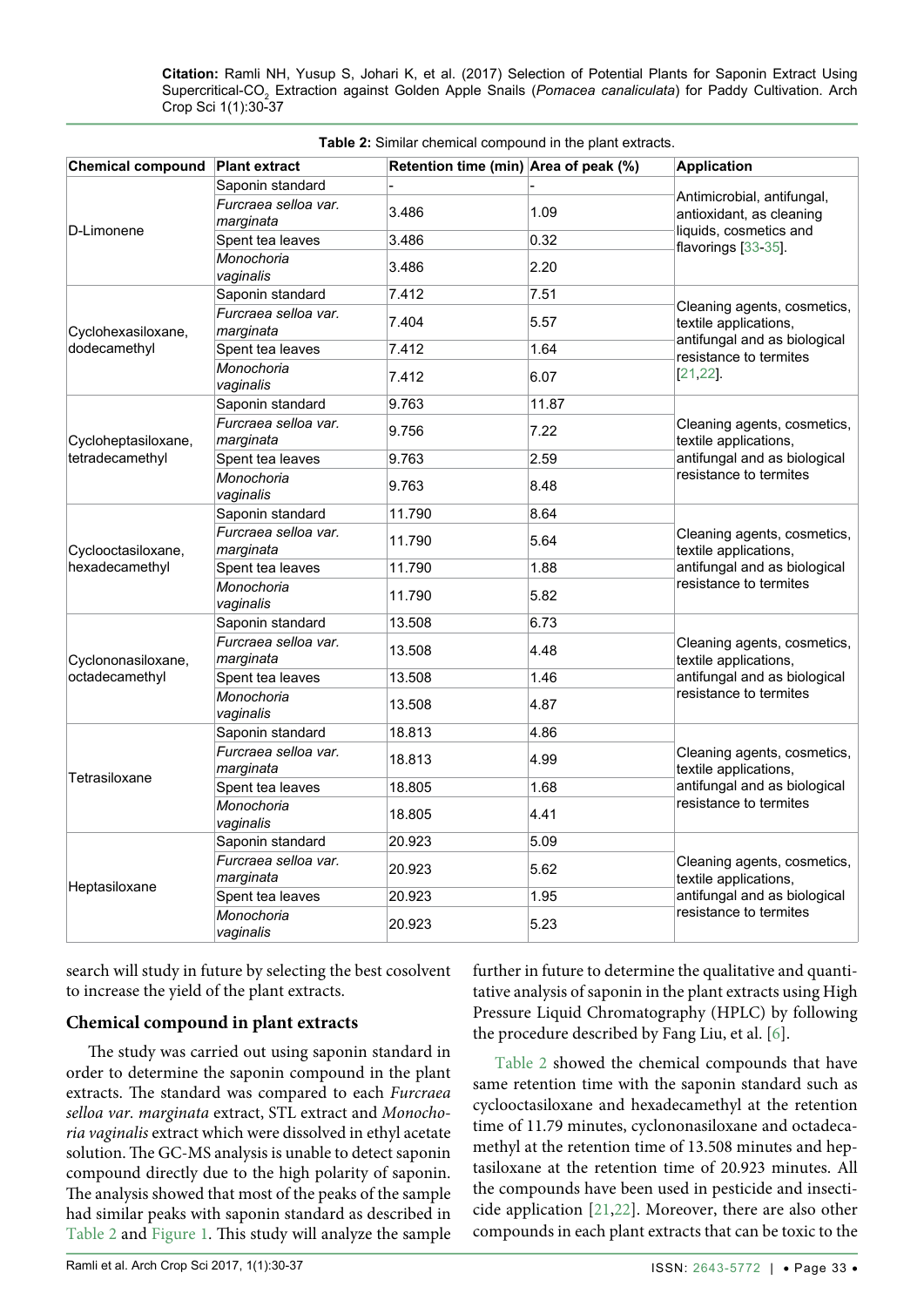<span id="page-4-0"></span>

insect, pest and bacteria. For examples, Imidazole which was found in *Furcraea selloa var. marginata* extracted at the retention time of 16.447 minutes with 0.99% of peak area was used not only in chemistry and pharmacology [\[23\]](#page-6-21), but Imidazole was also used for derivatives process of biological activities such as antibacterial, anticancer, antitubercular, antifungal, analgesic and anti-HIV activities [[24](#page-6-22)]. Benzofuranone was also found in the *Furcraea selloa var. marginata* extracted at a 29.264 of retention time with 2.15% of peak area. The compound is well known as antioxidant agent [[25](#page-6-23)], to prevent the oxidative degradation of variety materials and improve the stability of polymer in high temperature process [[26](#page-6-24)]. The Benzofuranone also was used in medicine as antinociceptive agents which are the action of blocking the pain detection by sensory neurons [[27](#page-6-25)]. Phytol at retention time of 16.801 minutes with 0.43% of peak area and Beta-amyrin at retention time of 26.265 minutes with 4.94% of peak area which were found in STL extracted was used as antimycobacterial, antifungal and anti-inflammatory [\[28](#page-6-26)[,29\]](#page-6-27). Besides, Citronellol was found in the Monochoria vaginalis extracted at a retention time of 14.118 minutes with 0.49% of peak area which was used as active compound in repellent for mice and mosquitoes [[30](#page-6-28),[31](#page-6-29)]. The compound also was reported having high rate and lost lasting repellency against parasites [\[32\]](#page-7-2). Based on the application of the chemical compounds in plant extracts, it is proven that they have high potential to be the effective biopesticides for pests and bacteria.

### **Efficacy test of biopesticides against** *Pomacea canaliculata* **population**

Based on three replications of efficacy test of biopesticides against golden apple snail population, biopesticides based plant extracts were successfully increased the mortality rate up to 90% within 48 hours observation as per described in [Table 3](#page-5-1) and [Figure 2](#page-5-2). Ravindra C Joshi, et al. reported that the most resistant snails corresponded to quinoa saponin have a size of 15-20 mm [\[3\]](#page-6-1). This study used the snails with the size range of 20 to 25 mm and the result showed that the plant extracts were successful in causing the mortality of the snails. Thus, *Furcraea selloa var. marginata* and STL extracts might have higher concentration of saponin compared to quinoa saponin Although *Furcraea selloa var. marginata* and STL extracts produced lower yields compared to the *Monochoria vaginalis* extract from Supercritical-CO<sub>2</sub> extraction, they managed to have a higher mortality rate of Pomacea canaliculata population, which are 90% mortality rate compared to *Monochoria vaginalis* extract with 70% mortality rate after 48 hours application of biopesticides based on the plant extracts. There is a possibility that *Furcraea selloa var. marginata* and STL extracts have higher saponin compound than *Monochoria vaginalis* extract. However, based on GC-MS analysis of plant extracts, there are also other compounds such as essential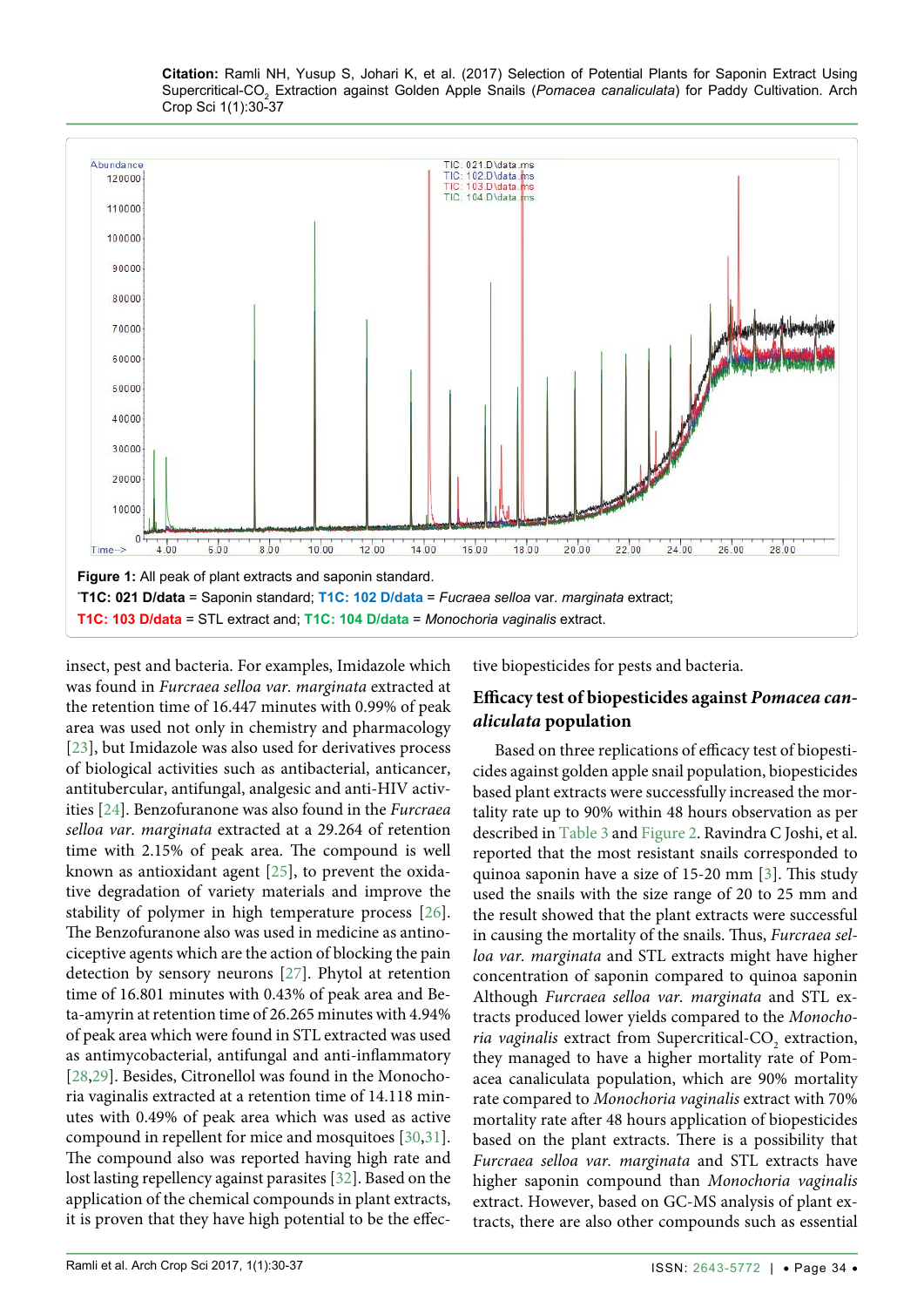| <b>Biopesticide based</b>                       | Mortality rate of Pomacea canaliculata (%) |                |    |      |          |                |                |          |                |                |                |      |    |                |     |      |
|-------------------------------------------------|--------------------------------------------|----------------|----|------|----------|----------------|----------------|----------|----------------|----------------|----------------|------|----|----------------|-----|------|
|                                                 | 12 hours                                   |                |    |      | 24 hours |                |                | 36 hours |                |                | 48 hours       |      |    |                |     |      |
|                                                 | S <sub>1</sub>                             | S <sub>2</sub> | S3 | Mean | S1       | S <sub>2</sub> | S3             | Mean     | S <sub>1</sub> | S <sub>2</sub> | S <sub>3</sub> | Mean | S1 | S <sub>2</sub> | S3  | Mean |
| Fucraea selloa var.<br><i>marginata</i> extract | 50                                         | 30             | 40 | 40   | 60       | 60             | 60             | 60       | 70             | 70             | 100            | 80   | 70 | 100            | 100 | 90   |
| Spent tea leaves<br>extract                     | 20                                         | 30             | 30 | 30   | 30       | 60             | 50             | 50       | 50             | 100            | 80             | 80   | 60 | 100            | 100 | 90   |
| Monochoria vaginalis<br>extract                 | 20                                         | 0              | 0  | 10   | 40       | 30             | 30             | 30       | 50             | 60             | 60             | 60   | 50 | 60             | 70  | 60   |
| Purified water (control) 0                      |                                            | 0              | 0  | 0    | 0        | 0              | $\overline{0}$ | 0        | 0              | 0              | 0              | 0    | 10 | 10             | 0   | 10   |

<span id="page-5-1"></span>**Table 3:** Mortality rate of *Pomacea canaliculata* (%).

\* S1 = Replication 1, S2 = Replication 2 and S3 = Replication 3.

<span id="page-5-2"></span>

oil which can also cause the mortality of the golden apple snail. However, the analysis failed to detect the saponin compound directly it only showed that most of the peaks in the plant extracts have similar peaks with saponin standard. Therefore, the actual concentration of saponin in the plant extracts using High Pressure Liquid Chromatography (HPLC) will be determined in future. In addition, ethyl acetate solution also influences the increase of the mortality rate of the golden apple snails. Based on the positive outcome, *Furcraea selloa var. marginata* and STL have been chosen for further study in terms of the optimization process of extraction and formulation of biopesticide based on combination of plant extracts using Supercritical-CO<sub>2</sub> extraction.

#### **Conclusion**

This preliminary test was successfully proven that *Furcraea selloa var. marginata* and STL extracts have higher potential to be the additives in biopesticide to increase the mortality rate of *Pomacea canaliculata* population in paddy cultivation. Therefore, the study will continue to develop effective biopesticide based saponin by using the combination of both plant extracts as the active compound in the biopesticide. The determination for the optimum parameters using RSM, quantification of saponin using HPLC analysis and the toxicology test of paddy will be carried out further in future.

#### **Acknowledgements**

The authors would like to thank all those who have contributed for their joint efforts in conducting this research and also to Universiti Teknologi PETRONAS for supporting this work and Elsevier foundation Green and Sustainable Chemistry Challenge for the grant to undertake the research.

#### **References**

<span id="page-5-0"></span>1. [Ricardo San Martin, Karine Ndjoko, Kurt Hostettmann \(2008\)](http://www.sciencedirect.com/science/article/pii/S0261219407000701)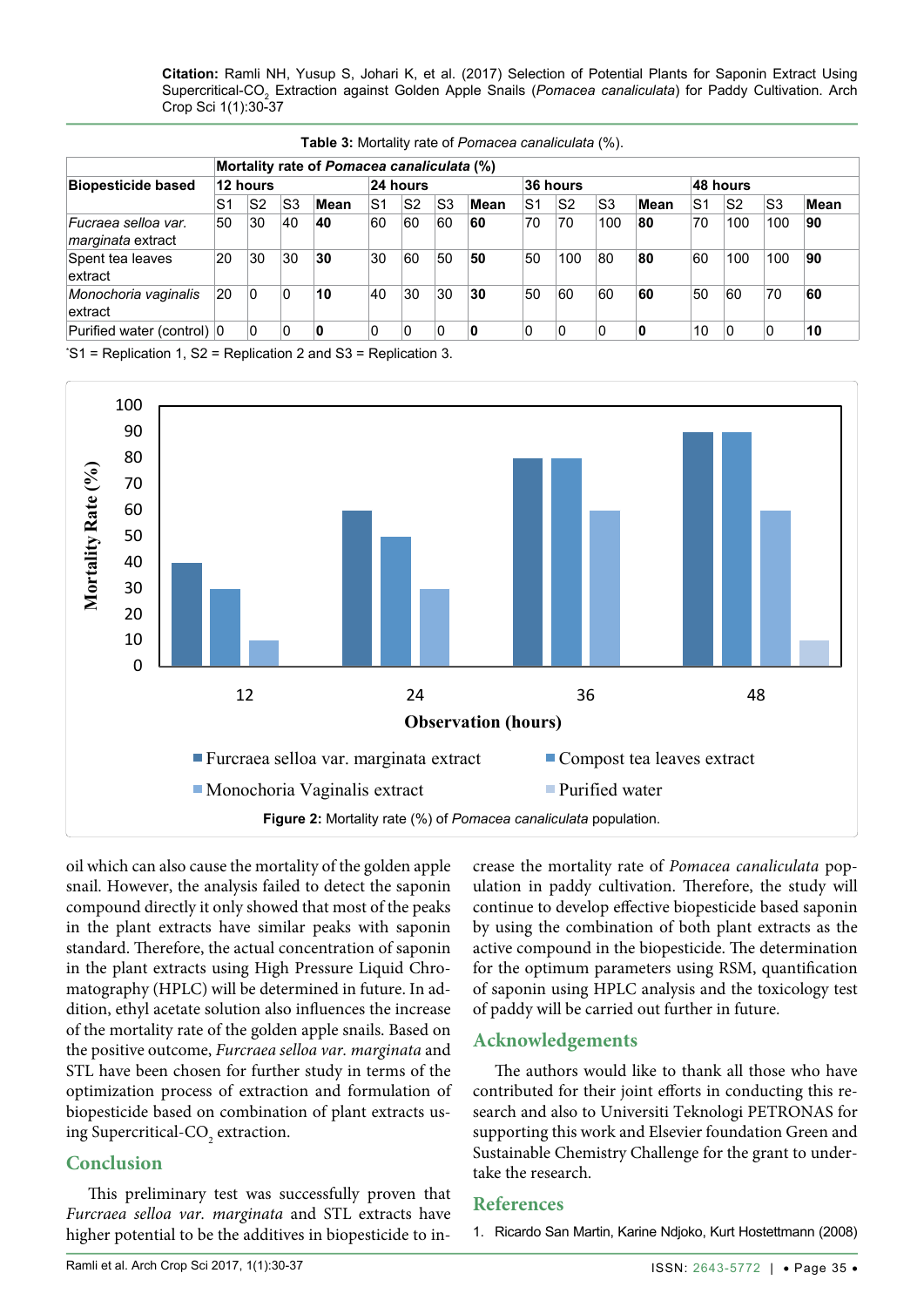[Novel molluscicide against Pomacea Calaniculata based on](http://www.sciencedirect.com/science/article/pii/S0261219407000701)  [quinoa \(Chenopodium quinoa\) saponins. Crop Protection 27:](http://www.sciencedirect.com/science/article/pii/S0261219407000701)  [310-319.](http://www.sciencedirect.com/science/article/pii/S0261219407000701)

- <span id="page-6-0"></span>2. [Alexander M Stuart, Alvaro Nogues Palenzuela, Carmenci](http://www.sciencedirect.com/science/article/pii/S0261219414001835)[ta C Bernal, et al. \(2014\) Effects of fertilizer applications on](http://www.sciencedirect.com/science/article/pii/S0261219414001835)  [survival and recruitment of the apple snail, Pomacea cana](http://www.sciencedirect.com/science/article/pii/S0261219414001835)[liculata \(Lamarck\). Crop Protection 64: 78-87.](http://www.sciencedirect.com/science/article/pii/S0261219414001835)
- <span id="page-6-1"></span>3. [Ravindra C Joshi, Ricardo San Martín, Cesar Saez-Navar](https://www.infona.pl/resource/bwmeta1.element.elsevier-1d24330b-5419-3f70-85a2-1d36206894a7)[rete, et al. \(2008\) Efficacy of quinoa \(Chenopodium quinoa\)](https://www.infona.pl/resource/bwmeta1.element.elsevier-1d24330b-5419-3f70-85a2-1d36206894a7)  [saponins against golden apple snail \(Pomacea canalicu](https://www.infona.pl/resource/bwmeta1.element.elsevier-1d24330b-5419-3f70-85a2-1d36206894a7)[lata\) in the Philippines under laboratory conditions. Crop](https://www.infona.pl/resource/bwmeta1.element.elsevier-1d24330b-5419-3f70-85a2-1d36206894a7)  [Protection 27: 553-557.](https://www.infona.pl/resource/bwmeta1.element.elsevier-1d24330b-5419-3f70-85a2-1d36206894a7)
- <span id="page-6-2"></span>4. Ismadi Zakaria (2016) Jabatan Pertanian Malaysia, K.P.d.I.A.T. Perosak Tanaman Padi. (1<sup>st</sup> edn), Perpustakaan Negara Malaysia, Malaysia.
- <span id="page-6-3"></span>5. [Wei MC, Yang YC \(2015\) Kinetic studies for ultrasound-as](http://www.sciencedirect.com/science/article/pii/S1383586615000283)[sisted supercritical carbon dioxide extraction of triterpenic](http://www.sciencedirect.com/science/article/pii/S1383586615000283)  [acids from healthy tea ingredient Hedyotis diffusa and](http://www.sciencedirect.com/science/article/pii/S1383586615000283)  [Hedyotis corymbosa. Separation and Purification Technol](http://www.sciencedirect.com/science/article/pii/S1383586615000283)[ogy 142: 316-325.](http://www.sciencedirect.com/science/article/pii/S1383586615000283)
- <span id="page-6-4"></span>6. [Liu F, Ma N, He C, et al. \(2017\) Qualitative and quantitative](http://www.sciencedirect.com/science/article/pii/S1226845316302305)  [analysis of the saponins in Panax notoginseng leaves us](http://www.sciencedirect.com/science/article/pii/S1226845316302305)[ing ultra-performance liquid chromatography coupled with](http://www.sciencedirect.com/science/article/pii/S1226845316302305)  [time-of-flight tandem mass spectrometry and high perfor](http://www.sciencedirect.com/science/article/pii/S1226845316302305)[mance liquid chromatography coupled with UV detector.](http://www.sciencedirect.com/science/article/pii/S1226845316302305)  [Journal of Ginseng Research.](http://www.sciencedirect.com/science/article/pii/S1226845316302305)
- <span id="page-6-5"></span>7. Kardinan A (2005) Pestisida Nabati: Ramuan dan Aplikasi, Cetakan VI. Penebar Swadaya, Jakarta, 87.
- <span id="page-6-6"></span>8. [Kardinan A, Suriati S \(2016\) Efektivitas Pestisida Nabati Terh](http://download.portalgaruda.org/article.php?article=454845&val=6425&title=EFEKTIVITAS PESTISIDA NABATI TERHA)[adap Serangan Hama Pada Teh \(Camellia sinensis L.\). Bulai](http://download.portalgaruda.org/article.php?article=454845&val=6425&title=EFEKTIVITAS PESTISIDA NABATI TERHA)  [Penelitian Tanaman Rempah dan Obat 23: 148-152.](http://download.portalgaruda.org/article.php?article=454845&val=6425&title=EFEKTIVITAS PESTISIDA NABATI TERHA)
- <span id="page-6-7"></span>9. (2008) Jabatan Pertanian Malaysia, K.P.d.I.A.T. Pakej Teknologi Padi. (1<sup>st</sup> edn), Perpustakaan Negara Malaysia, Malaysia.
- <span id="page-6-8"></span>10. [Simmons-Boyce JL, Tinto WF, McLean S, et al. \(2004\) Sa](https://www.ncbi.nlm.nih.gov/pubmed/15567237)[ponins from Furcraea selloa var. marginata. Fitoterapia 75:](https://www.ncbi.nlm.nih.gov/pubmed/15567237)  [634-638.](https://www.ncbi.nlm.nih.gov/pubmed/15567237)
- <span id="page-6-9"></span>11. Liyunan S (2011) New way to eliminate golden apple snails.
- <span id="page-6-10"></span>12. [Shen X, Shi L, Pan H, et al. \(2017\) Identification of triter](http://www.sciencedirect.com/science/article/pii/S092666901630677X)[penoid saponins in flowers of four Camellia Sinensis culti](http://www.sciencedirect.com/science/article/pii/S092666901630677X)[vars from Zhejiang province: Differences between cultivars,](http://www.sciencedirect.com/science/article/pii/S092666901630677X)  [developmental stages, and tissues. Industrial Crops and](http://www.sciencedirect.com/science/article/pii/S092666901630677X)  [Products 95: 140-147.](http://www.sciencedirect.com/science/article/pii/S092666901630677X)
- <span id="page-6-11"></span>13. [Raphaela G Bitencourt, Carmen L Queiroga, Ilio Montanari](http://www.sciencedirect.com/science/article/pii/S089684461400165X)  [Junior, et al. \(2014\) Fractioned extraction of saponins from](http://www.sciencedirect.com/science/article/pii/S089684461400165X)  [Brazilian ginseng by sequential process using supercritical](http://www.sciencedirect.com/science/article/pii/S089684461400165X)  [CO2, ethanol and water. The Journal of Supercritical Fluids](http://www.sciencedirect.com/science/article/pii/S089684461400165X)  [92: 272-281.](http://www.sciencedirect.com/science/article/pii/S089684461400165X)
- <span id="page-6-12"></span>14. [Dhekra Trabelsi, Abdelkarim Aydi, André Wüst Zibetti, et al.](http://www.sciencedirect.com/science/article/pii/S0896844616302029)  [\(2016\) Supercritical extraction from Citrus aurantium amara](http://www.sciencedirect.com/science/article/pii/S0896844616302029)  [peels using CO2 with ethanol as co-solvent. The Journal of](http://www.sciencedirect.com/science/article/pii/S0896844616302029)  [Supercritical Fluids 117: 33-39.](http://www.sciencedirect.com/science/article/pii/S0896844616302029)
- <span id="page-6-13"></span>15. [M Solana, I Boschiero, S Dall'Acqua, et al. \(2014\) Extraction](http://www.sciencedirect.com/science/article/pii/S0896844614002654)  [of bioactive enriched fractions from Eruca sativa leaves by](http://www.sciencedirect.com/science/article/pii/S0896844614002654)  [supercritical CO2 technology using different co-solvents.](http://www.sciencedirect.com/science/article/pii/S0896844614002654)  [The Journal of Supercritical Fluids 94: 245-251.](http://www.sciencedirect.com/science/article/pii/S0896844614002654)
- <span id="page-6-14"></span>16. [David F, Devos C, Dumont E, et al. \(2017\) Determination of](https://www.ncbi.nlm.nih.gov/pubmed/28153243)  [pesticides in fatty matrices using gel permeation clean-up](https://www.ncbi.nlm.nih.gov/pubmed/28153243)

[followed by GC-MS/MS and LC-MS/MS analysis: A com](https://www.ncbi.nlm.nih.gov/pubmed/28153243)[parison of low- and high-pressure gel permeation columns.](https://www.ncbi.nlm.nih.gov/pubmed/28153243)  [Talanta 165: 201-210.](https://www.ncbi.nlm.nih.gov/pubmed/28153243)

- <span id="page-6-15"></span>17. Yuningsih R, Firmansyah R (2014) Efektivitas Ekstrak Biji Tanaman Kemalakian (Croton tiglium) Terhadap Keong Mas (Pomacea canaliculata) Sebagai Moluskisida Botani Dalam Upaya Pengganti Moluskisida Sintetik. JITV, 19.
- <span id="page-6-16"></span>18. [Kamarulzaman PSD, Yusup S, Mandal PC, et al. \(2017\)](http://www.sci-int.com/pdf/636309054140764577.pdf)  [Optimization of supercritical CO2 extraction of essential oil](http://www.sci-int.com/pdf/636309054140764577.pdf)  [from neem leaves using response surface methodology.](http://www.sci-int.com/pdf/636309054140764577.pdf)  [Sci Int \(Lahore\) 29: 25-29.](http://www.sci-int.com/pdf/636309054140764577.pdf)
- <span id="page-6-17"></span>19. [Sam Savage, G-S Zlem, Mazza Giuseppe \(2007\) Sapo](http://www.redorbit.com/news/business/905822/saponins_properties_applications_and_processing/)[nins: Properties, Applications and Processing](http://www.redorbit.com/news/business/905822/saponins_properties_applications_and_processing/).
- <span id="page-6-18"></span>20. Mukhopadhyay M (2000) Natural Extracts Using Supercritical Carbon Dioxide. CRC Press LLC, United States of America.
- <span id="page-6-19"></span>21. [Carsten Lassen, Sonja Hagen Mikkelsen, Jakob Maag, et](https://www2.mst.dk/udgiv/publications/2005/87-7614-756-8/pdf/87-7614-757-6.pdf)  [al. \(2005\) Siloxanes- Consumption, Toxicity and Alterna](https://www2.mst.dk/udgiv/publications/2005/87-7614-756-8/pdf/87-7614-757-6.pdf)[tives. The Danish Environmental Protection Agency, Den](https://www2.mst.dk/udgiv/publications/2005/87-7614-756-8/pdf/87-7614-757-6.pdf)[mark.](https://www2.mst.dk/udgiv/publications/2005/87-7614-756-8/pdf/87-7614-757-6.pdf)
- <span id="page-6-20"></span>22. [P Gascon-Garrido, Thévenon MF, Mainusch N, et al.](http://publications.cirad.fr/une_notice.php?dk=583833)  [\(2017\) Siloxane-treated and copper-plasma-coated wood:](http://publications.cirad.fr/une_notice.php?dk=583833)  [Resistance to the blue stain fungus Aureobasidium pullu](http://publications.cirad.fr/une_notice.php?dk=583833)[lans and the termite Reticulitermes flavipes. International](http://publications.cirad.fr/une_notice.php?dk=583833)  [Biodeterioration and Biodegradation 120: 84-90.](http://publications.cirad.fr/une_notice.php?dk=583833)
- <span id="page-6-21"></span>23. [E Lefler, DA Stevens \(1984\) Inhibition and Killing of Can](https://www.ncbi.nlm.nih.gov/pmc/articles/PMC185550/)[dida albicans In Vitro by Five Imidazoles in Clinical Use.](https://www.ncbi.nlm.nih.gov/pmc/articles/PMC185550/)  [Antimicrob Agents Chemother 25: 450-454.](https://www.ncbi.nlm.nih.gov/pmc/articles/PMC185550/)
- <span id="page-6-22"></span>24. [Amita Verma, Sunil Joshi, Deepika Singh \(2013\) Imidazole:](https://www.hindawi.com/journals/jchem/2013/329412/)  [Having Versatile Biological Activities. Journal of Chemistry](https://www.hindawi.com/journals/jchem/2013/329412/)  [2013: 329412.](https://www.hindawi.com/journals/jchem/2013/329412/)
- <span id="page-6-23"></span>25. [Xin Meng, Zhong Xin, Zhi Cai, et al. \(2006\) Study on the](http://www.sciencedirect.com/science/article/pii/S0141391006002771)  [antioxidant activities of benzofuranones in melt processing](http://www.sciencedirect.com/science/article/pii/S0141391006002771)  [of polypropylene. Polymer Degradation and Stability 91:](http://www.sciencedirect.com/science/article/pii/S0141391006002771)  [2888-2893.](http://www.sciencedirect.com/science/article/pii/S0141391006002771)
- <span id="page-6-24"></span>26. [Xin Meng, Yongrong Li, Zhi Cai, et al. \(2007\) Study on](http://www.sciencedirect.com/science/article/pii/S014139100600245X)  [the hydrogen donating abilities of benzofuranones as](http://www.sciencedirect.com/science/article/pii/S014139100600245X)  [chain-breaking antioxidants using laser flash photolysis](http://www.sciencedirect.com/science/article/pii/S014139100600245X)  [technique. Polymer Degradation and Stability 92: 184-188.](http://www.sciencedirect.com/science/article/pii/S014139100600245X)
- <span id="page-6-25"></span>27. [Gonçalves CJ, Pâmela Padaratz, Rogério Corrêa, et al.](https://www.ncbi.nlm.nih.gov/pubmed/22960698)  [\(2012\) Benzofuranones as potential antinociceptive agents:](https://www.ncbi.nlm.nih.gov/pubmed/22960698)  [Structure-activity relationships. Eur J Med Chem 56: 120-](https://www.ncbi.nlm.nih.gov/pubmed/22960698) [126.](https://www.ncbi.nlm.nih.gov/pubmed/22960698)
- <span id="page-6-26"></span>28. MS Rajab, SG Franzblau, NH Fischer, et al. (1998) Antimycobacterial activity of (E)-phytol and derivatives: A preliminary structure activity study. Planta Medica 64: 2-4.
- <span id="page-6-27"></span>29. [Okoye NN, Ajaghaku DL, Okeke HN, et al. \(2014\) Be](https://www.ncbi.nlm.nih.gov/pubmed/25026352)[ta-Amyrin and Alpha-Amyrin acetate isolated from the stem](https://www.ncbi.nlm.nih.gov/pubmed/25026352)  [bark of Alstonia bourei display profound anti-inflammatory](https://www.ncbi.nlm.nih.gov/pubmed/25026352)  [activity. Pharm Biol 52: 1478-1486.](https://www.ncbi.nlm.nih.gov/pubmed/25026352)
- <span id="page-6-28"></span>30. [Tabari MA, Youssefi MR, Esfandiari A, et al. \(2017\) Toxicity](https://www.ncbi.nlm.nih.gov/pubmed/28297637)  [of β-Citronellol, geraniol and linalool from Pelargonium ro](https://www.ncbi.nlm.nih.gov/pubmed/28297637)[seum essential oil against the West Nile and filariasis vector](https://www.ncbi.nlm.nih.gov/pubmed/28297637)  [Culex pipiens \(Diptera: Culicidae\). Res Vet Sci 114: 36-40.](https://www.ncbi.nlm.nih.gov/pubmed/28297637)
- <span id="page-6-29"></span>31. [Brito RG, Dos Santos PL, Quintans JS, et al. \(2015\) Citro](https://www.ncbi.nlm.nih.gov/pubmed/26141506)[nellol, a natural acyclic monoterpene, attenuates mechan](https://www.ncbi.nlm.nih.gov/pubmed/26141506)[ical hyperalgesia response in mice: Evidence of the spinal](https://www.ncbi.nlm.nih.gov/pubmed/26141506)  [cord lamina I inhibition. Chem Biol Interact 239: 111-117.](https://www.ncbi.nlm.nih.gov/pubmed/26141506)